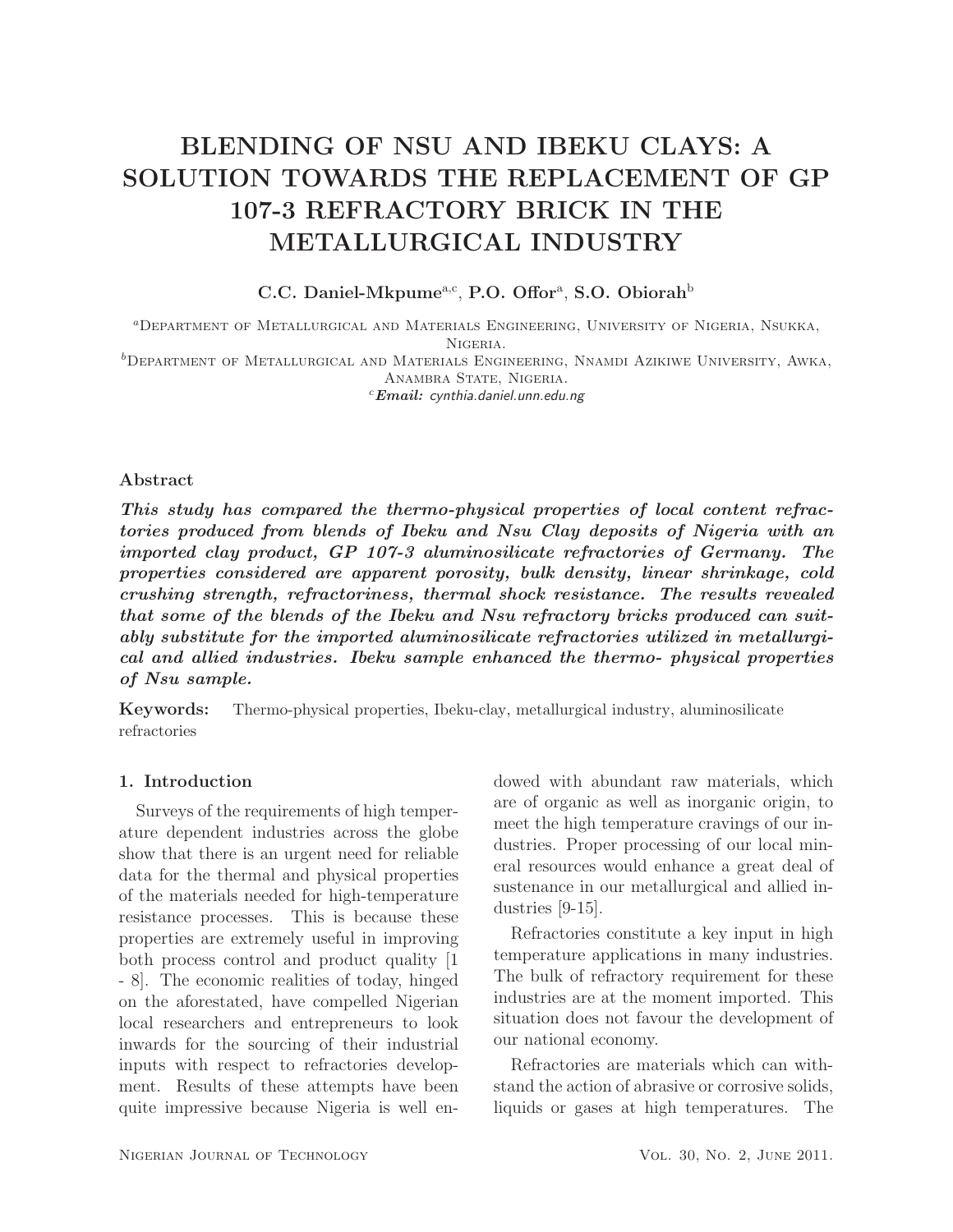various combinations of operating conditions in which refractories are used make it necessary to manufacture a range of refractory materials with different properties. Refractory materials are made in varying combinations and shapes depending on their applications [2 - 5, 16]. The amount of aluminosilicate refractory required by the major users in Nigeria stands at  $67.0 \times 10^3$  tons per year. A breakdown shows that Ajaokuta steel complex requires  $36.4 \times 10^3$  tons per year, Delta Steel Company,  $18.0 \times 10^3$  tons per year, Mini Steel Rolling Mills  $3.0 \times 10^3$  tons per year and Cement Industries  $4.0 \times 10^3$  tons per year [17].

# 2. Objectives of the Study

The objectives of this work are to assay the thermo-physical properties of various blends of Nsu and Ibeku clays, compare them with those of the imported GP 107-3 aluminosilicate bricks and ascertain the possibility of producing bricks that will replace the imported brick.

#### 3. Materials and Methods

#### *3.1. Materials*

The materials employed for this research work comprised Nsu and Ibeku Clay deposits of Imo and Abia States respectively and an aluminosilicate brick imported from Germany tagged GP 107-3 sourced at Delta Steel Company Ltd, Ovwian - Aladja with its specification shown in Table 1. Cone crusher, roll crusher, sieves of different mesh sizes, "Paul Weber" hydraulic press, manual mixer, metal mortar, riffler, "Endecotte" vibrating sieve shaker, oven, kiln, beakers, balance-top weighing balance, "Sartorius" weighing balance, metal mould, "Carbolite" kiln, pair of tongs, hot plate, venier Caliper, suspendable sieve, densometer, thermometer, steel rule, divider, magnifying lens, mallet, asbestos sheet, hand towel and bar magnet were the equipment used for effective research.

Table 1: Materials Specification for GP107-3 Brick Constituent | Composition  $(\%)$ 

| Constituent                    | Composition $(\%)$ |
|--------------------------------|--------------------|
| $Al_2O_3$                      | $< 23\%$           |
| SiO <sub>2</sub>               | $< 75.80\%$        |
| Fe <sub>2</sub> O <sub>3</sub> | $\approx 1.2\%$    |
| Motar $(Ox - grade)$           | Nil                |
| <b>Properties Tested</b>       | Value              |
| Bulk density                   | 2.15 $g/cm^{3}$    |
| Porosity                       | $< 13\%$           |
| CCS                            | 600 $kg/cm^2$      |
| Thermal shock resistance       | 8 cycles           |
| Refractoriness                 | 1580°C             |

Four kilograms (4kg) of each sample were weighed into various head pans, 50ml of water was added and it was then mixed using a manual mixer until consistency was achieved. The mixed samples were then blended in the ratios 1:9, 2:8, 3:7, 4:6 and 5:5 with Ibeku and Nsu clay deposits representing the base material at various points. 150g of mixed sample was weighed and poured into the rectangular metal mould, an accessory of "Paul Weber" hydraulic press. Each brick was moulded by a compressive load of 300kN. Bricks produced were of the dimension  $10 \text{mm} \times 5 \text{mm} \times$ 1.5mm. Test bricks produced were air-dried for thirty six hours (36 hrs) at an ambient temperature (T) range of  $27^{\circ}\text{C} \leq T \geq 32^{\circ}\text{C}$ . The test bricks were then fired from  $0^{\circ}C$  to 1200 $\degree$ C at intervals of 50 $\degree$ C and allowed for fifteen minutes at each interval to achieve homogeneity. Samples were then subjected to furnace cooling.

The chemical compositions of the samples were obtained using the energy dispersive technique with the aid of the x-ray fluorescence spectrometer. 100 g of the riffled samples were each weighed, ground in the metal mortar and  $-75 \mu m$  particle size was obtained and used. A bar magnet was stuck to a steel rod and rotated within the sieved samples and tiny strips of metal were attracted to aid its removal. 4g of the output was weighed and intimately mixed with 1g of lithium tetraborate  $(Li<sub>2</sub>B<sub>4</sub>O<sub>7</sub>)$  binder and pressed in a mould to obtain pellets under a pressure of 10-15  $\frac{\text{tons}}{\text{in}^2}$ . The pellets were dried at 110°C for 30 minutes in an oven to get rid of ab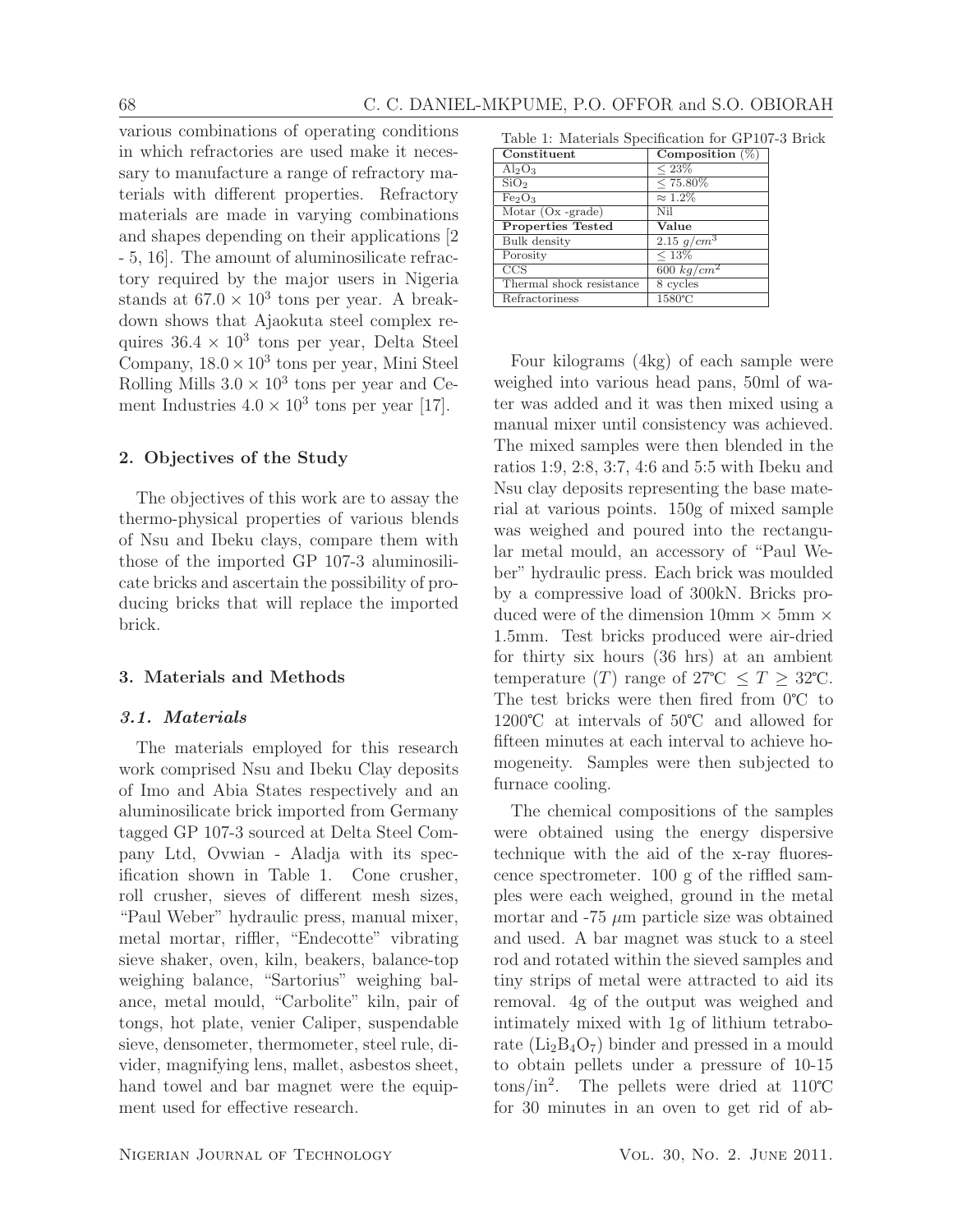sorbed moisture and were finally stored in a dessicator for analysis. The spectrometer was switched on and allowed to stabilize the optics and x-ray tube. The samples were run using the prepared programs (calibrations) and the element concentrations present in the samples were determined and displayed by the spectrometer. Results are shown in Table 3.

The apparent porosity was determined using the boiling point method of (1).

$$
P = \frac{(W - D)}{(W - S)} \times 100
$$
 (1)

where  $P =$  apparent porosity,  $W =$  saturated Weight,  $D = \text{dry weight}, S = \text{Suspended}$ Weight.

Bulk Density test was carried via the mercury immersion method and the Bulk Density was calculated using equation 2

$$
B = \frac{(W_1)}{(W_2)} d_{T \circ C} \tag{2}
$$

where  $B = \text{bulk density } (g/\text{cm}^3), W_1 = \text{weight}$ of dry sample (g),  $W_2$  = weight sample in mercury (g) and  $d_{T} \circ_C$  is the density at various mercury ambient temperatures.

Linear Shrinkage of samples was obtained using percentage shrinkage method. The linear shrinkage was calculated using equation 3.

Linear Shrinkage = 
$$
\frac{\text{Final Length}}{\text{Initial Length}} \times 100 \quad (3)
$$

Cold Crushing Strength test was done using the compressive load technique, using the "Paul Weber" hydraulic press. The load at which cracks appear on the test specimen was noted and the cold crushing strength was calculated using equation 4.

$$
CCS = \frac{\text{Force (kg)}}{\text{Area (cm}^2)} \times 100 \tag{4}
$$

Intermittent heating and cooling technique was used to determine the thermal shock resistance. The surfaces of the fired bricks were observed and detailed information about the

bricks was noted. The cycle of intermittent heating and cooling involved bringing out the sample with the aid of a tong into open air within an ambient temperature range of 27<sup>°</sup>C  $\leq T \geq 32^{\circ}\text{C}$ . Samples were normalized for 10 minutes and observed for crack initiation after which they were returned into the furnace. Samples were further held for 30 minutes in the furnace and normalized for 10 minutes at the tenth cycle. The examination (physical observation) was stopped when cracks were noticed on the surface and the number of cycles was recorded as shown in Tables 4 and 5.

Sintering point, which is a determinant of refractoriness, was determined using the cone comparison technique on triangular base pyramidal samples which were air-dried within an ambient temperature range of 27°C  $\leq T \geq$ 32°C. The dried samples were placed in a refractory material with much higher refractoriness alongside the comparison test cones. Samples were gradually fired from  $0^{\circ}C$  to  $1000^{\circ}$ C at intervals of 25 $^{\circ}$ C with soaking for fifteen minutes in the PCE furnace. Close monitoring of the samples followed suit as further firing continued at  $5^{\circ}$ C interval and the tilt temperature recorded in comparison with the pyrometric cone equivalence in Tables 4 and 5.

#### 4. Results and Discussions

Results of data obtained are presented in Tables 2 - 5.

The composition of the imported brick shows that alumina  $\text{Al}_2\text{O}_3$  is  $\leq 23.00\%$  and  $\text{SiO}_2$  is  $\leq 75\%$ . The values for the apparent porosity, bulk density, cold crushing strength, refractoriness and thermal shock resistance were  $\leq 13\%, \leq 2.15$ g/cm<sup>3</sup>,  $\leq 600$ kg/cm<sup>2</sup>, > 1580°C and 8 cycles respectively. For the bricks produced from the blend of Ibeku and Nsu clays the apparent porosity, bulk density, cold crushing strength, refractoriness and thermal shock resistance were in the range  $14.96\% - 18.24\%, 1.97$  g/cm<sup>3</sup> - 2.17 g/cm<sup>3</sup>,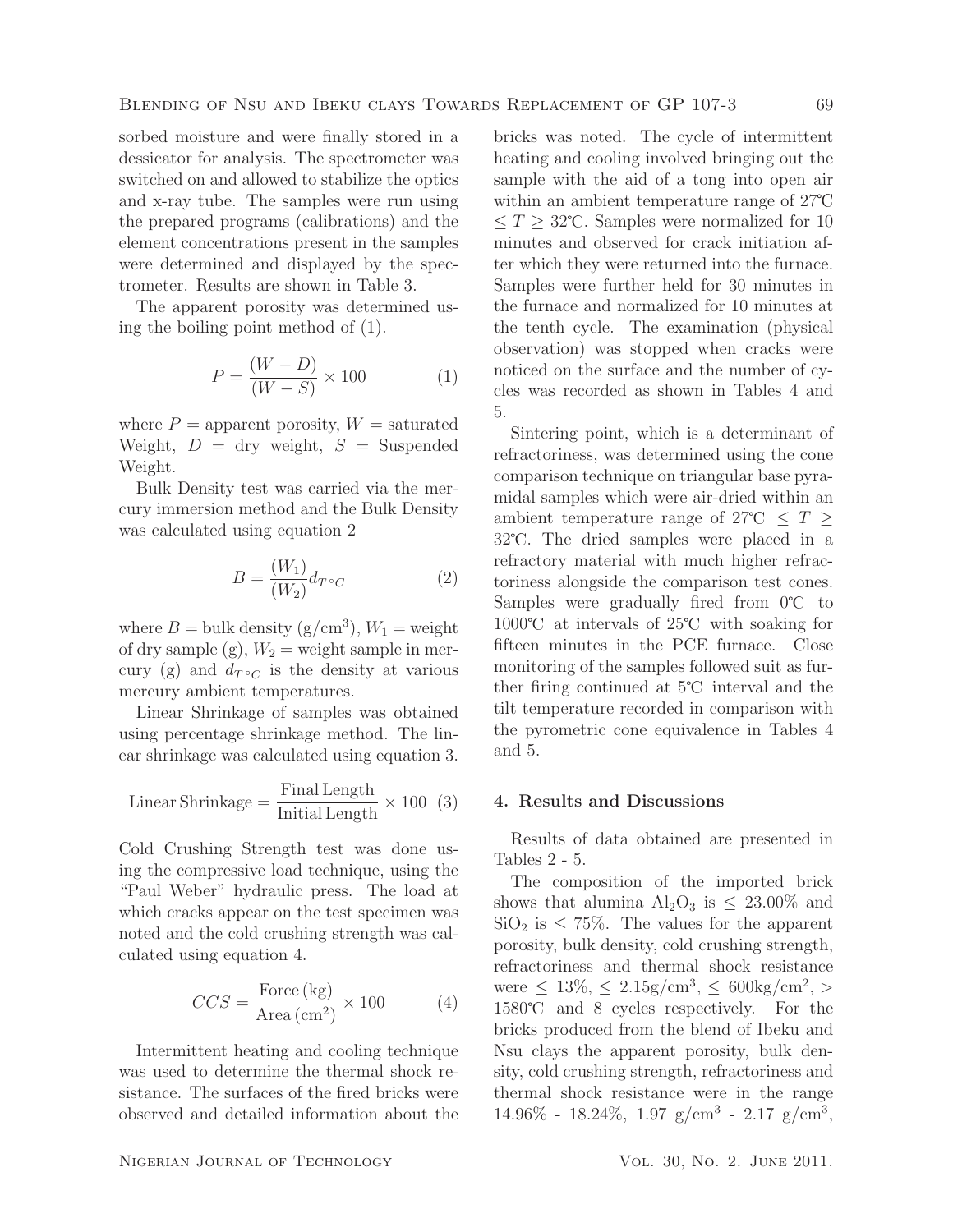| Table 2: Particle Size Analyses of Ibeku and Nsu Clay Samples |  |  |  |  |
|---------------------------------------------------------------|--|--|--|--|
|---------------------------------------------------------------|--|--|--|--|

|                  | <b>IBEKU</b> |              |            |       | <b>NSU</b> |             |        |
|------------------|--------------|--------------|------------|-------|------------|-------------|--------|
| SS<br>$\pmod{m}$ | W<br>(g)     | $(\% )$<br>W | <b>CPR</b> | CPP   | W<br>(g)   | $(\%)$<br>W | CPR    |
| 1.000            | 2.17         | 2.17         | 2.17       | 97.83 | 3.55       | 3.55        | 3.55   |
| 0.710            | 6.96         | 6.96         | 9.13       | 90.87 | 6.21       | 6.21        | 9.76   |
| 0.500            | 11.73        | 11.73        | 20.86      | 79.14 | 12.73      | 12.78       | 22.54  |
| 0.355            | 19.50        | 19.50        | 40.36      | 59.64 | 14.50      | 14.51       | 37.05  |
| 0.250            | 17.03        | 17.03        | 57.39      | 42.61 | 20.73      | 20.74       | 57.79  |
| 0.180            | 21.51        | 21.52        | 78.91      | 21.09 | 17.45      | 17.46       | 75.25  |
| 0.125            | 10.46        | 10.46        | 89.37      | 10.63 | 13.32      | 13.33       | 88.58  |
| 0.090            | 6.18         | 6.18         | 95.55      | 4.45  | 5.31       | 5.31        | 93.89  |
| 0.063            | 2.22         | 2.22         | 97.77      | 2.23  | 3.93       | 3.93        | 97.82  |
| $-0.063$         | 2.23         | 2.23         | 100.00     | 0.00  | 2.23       | 2.23        | 100.05 |
|                  | $= 99.99$    |              |            |       | $= 99.96$  |             |        |

Table 4: Thermo- Physical properties of Ibeku- based blend

| <b>COMPOSITION</b>  |              | <b>DESIGNATIONS</b> | <b>PROPERTIES</b> |                             |               |                            |          |              |
|---------------------|--------------|---------------------|-------------------|-----------------------------|---------------|----------------------------|----------|--------------|
| OF BLEND (wt $\%$ ) |              |                     |                   |                             |               |                            |          |              |
| <b>NSU</b>          | <b>IBEKU</b> |                     | AP<br>l %         | BD.<br>(g/cm <sup>3</sup> ) | $(\% )$<br>LS | $CCS$ (kg/cm <sup>2)</sup> | (°C<br>R | TSR (Cycles) |
|                     | 100          |                     | 18.60             | 1.97                        | 0.70          | 1563                       | 1592     | 19           |
| 10                  | 90           | G                   | 18.24             | 1.99                        | 1.11          | 1493                       | 1595     | 19           |
| 20                  | 80           |                     | 17.87             | 2.01                        | 1.52          | 1424                       | 1601     | 20           |
| 30                  | 70           | АE                  | 17.51             | 2.03                        | 1.93          | 1355                       | 1610     | 20           |
| 40                  | 60           | ΑQ                  | 17.14             | 1.25                        | 2.34          | 1285                       | 1614     | 20           |
| 50                  | 50           | ВE                  | 16.78             | 2.05                        | 2.75          | 1216                       | 1619     | 21           |

Table 5: Thermo- Physical properties of Nsu- based blend

| <b>COMPOSITION</b>  |            | <b>DESIGNATIONS</b> | <b>PROPERTIES</b>   |                           |          |                               |           |              |
|---------------------|------------|---------------------|---------------------|---------------------------|----------|-------------------------------|-----------|--------------|
| OF BLEND (wt $\%$ ) |            |                     |                     |                           |          |                               |           |              |
| <b>IBEKU</b>        | <b>NSU</b> |                     | $\frac{1}{2}$<br>AP | <b>BD</b><br>$(g/cm^{3})$ | 0%<br>LS | $CCS~(\text{kg}/\text{cm}^2)$ | (°C)<br>R | TSR (Cycles) |
|                     | 100        |                     | 14.96               | 2.17                      | 4.8      | 868                           | 1646      | 22           |
| 10                  | 90         |                     | 15.32               | 2.15                      | 4.39     | 938                           | 1640      | 22           |
| 20                  | 80         | $\prime$            | 15.69               | 2.13                      | 3.98     | 1007                          | 1620      | 21           |
| -30                 | 70         | AL                  | 16.03               | 2.19                      | 5.85     | 1077                          | 1656      | 21           |
| 40                  | -60        | AY                  | 16.42               | 2.09                      | 5.68     | 1146                          | 1624      | 21           |
| 50                  | 50         | BE                  | 16.78               | 2.05                      | 2.75     | 1216                          | 1619      | 21           |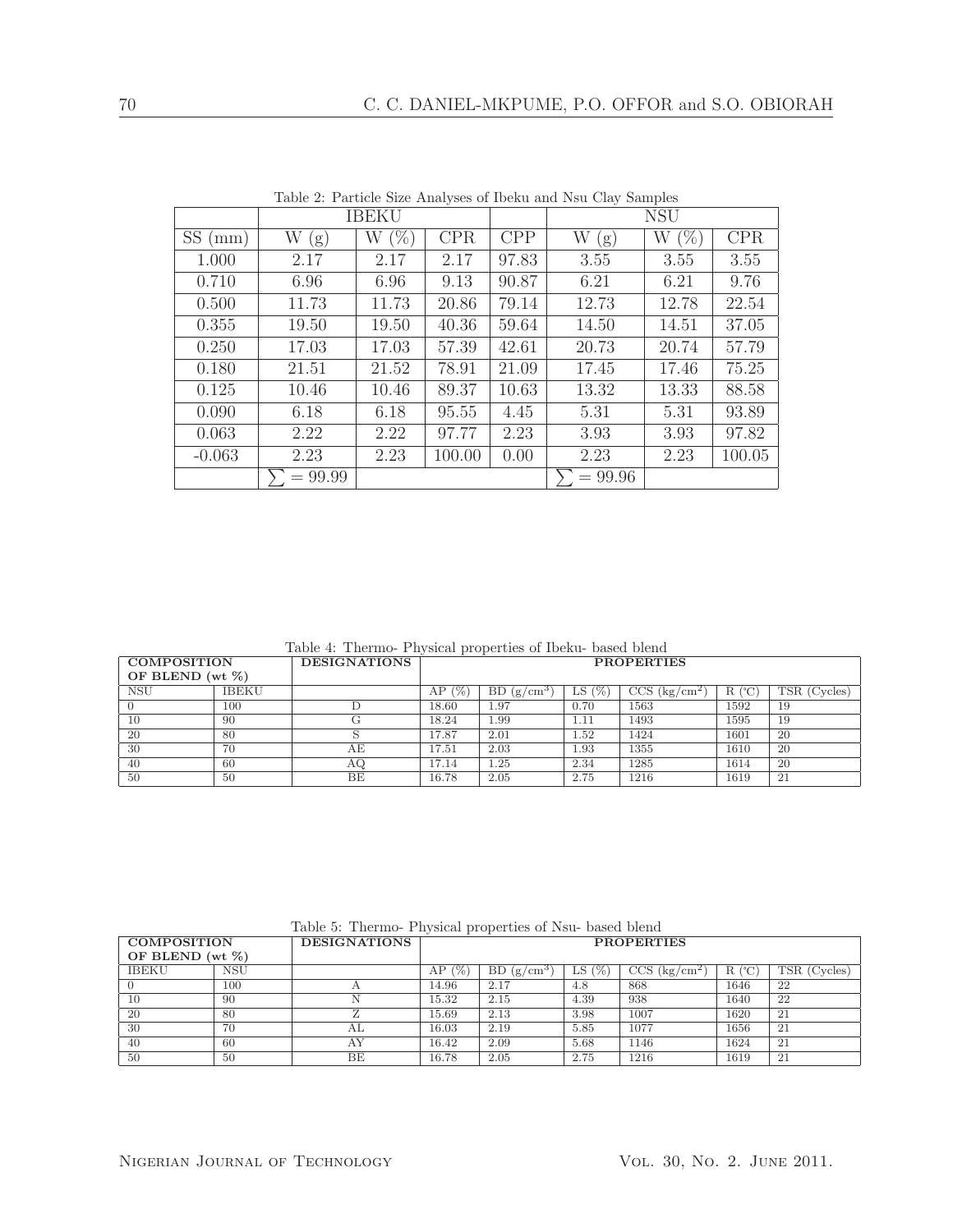Table 3: Chemical Analysis of Ibeku Clay Via X-Ray Fluorescence Technique

| Constituents                   | Composition of | Composition of |
|--------------------------------|----------------|----------------|
|                                | Ibeku Clay De- | Nsu Clay De-   |
|                                | posit $(\%)$   | posit $(\%)$   |
| $Al_2O_3$                      | 28.20          | 25.01          |
| SiO <sub>2</sub>               | 55.60          | 60.70          |
| $P_2O_5$                       | 0.40           | Not applicable |
| SO <sub>2</sub>                | Not detectable | Not applicable |
| $K_2O$                         | 0.07           | 0.38           |
| MnO                            | 0.02           | 0.02           |
| Fe <sub>2</sub> O <sub>3</sub> | 6.76           | 3.62           |
| NiO                            | Not detectable | 0.01           |
| CuO                            | 0.06           | 0.06           |
| ZnO                            | Not detectable | 0.08           |
| MgO                            | 0.12           | 0.15           |
| $Na2O + CaO$                   | 0.27           | 0.28           |
| $G_2O_2$                       | 0.03           | 0.06           |

 $868 \text{ kg/cm}^2$  - 1216 kg/cm<sup>2</sup>, 1592°C - 1656°C and 19 cycles - 22 cycles respectively. These indicate that Nigerian made aluminosilicate refractory bricks from Ibeku clay and Nsu clay conveniently replace GP 107 - 3 which is an imported aluminosilicate refractory brick. For the apparent porosity of the developed blends, Tables 4 and 5 show that Ibeku- based blends had lower values than those of the Nsu- based blends; thus indicating that the addition of Ibeku sample to Nsu sample has effectively improved it to achieve a reduced penetration of molten material into the refractory. This concurs with earlier findings [1, 16, 19] on some useful aluminosilicate deposits. The bulk density is a useful property of refractories, which is the amount of refractory material within a volume  $(g/cm^3)$ . An increase in the bulk density observed of the bricks produce indicates an increase in their volume stability, heat capacity and resistance to slag penetration. These were achieved by the blended refractory bricks produced in this research work. The cold crushing strengths of products were quite appreciable which indicated high abrasion resistance. The refractoriness of the output bricks met the standard of the imported GP 107-3 German brick. Shrinkage behavior gives projection into the service life of the produced bricks [1, 16, 19].

# 5. Conclusion

This local content based research has proven from results obtained that refractory bricks produced from blends of Ibeku and Nsu clays can suitably substitute for imported aluminosilicate refractories utilized in metallurgical and allied industries especially GP 107- 3 German brick. Ibeku sample enhanced the thermo- physical properties of Nsu sample.

#### References

- 1. Seetharaman, S. Fundamentals of Metallurgy, CRC Press, New York, 2005.
- 2. Nnuka, E. E., Okunoye, P.A. Industrial Potentials of Ukpor Clay, The Nigerian Metallurgical Society Annual Conference Proceedings, Aladja, 1991, pp. 34-39.
- 3. Daniel, C. C., Nnuka, E. E., Obiorah, S. M. O., Offor, P. O., Industrial potential of Ibeku Clay Deposit for Aluminosilicate Refractories Production, Journal of Metallurgy & Materials Engineering, Vol. 5, No. 1, 2010, pp 20-24.
- 4. Daniel, C. C., Development of Aluminosilicate Refractories Using Some Nigerian Clay Deposits, M.Eng. Project, Nnamdi Azikiwe University, Awka, 2009.
- 5. Daniel, C. C. Investigation into the Refractory Properties of Ogulogu-Olo Clay, B.Eng Project, Nnamdi Azikiwe University, Awka, 2004.
- 6. Obiorah, S. O., Odo, J. U., Daniel, C. C., Characterization of Ogulogu-Olo Clay Deposit for Industrial Application, 2nd International Conference on Engineering Research and Development Innovations (ICER&2008161), Benin City, 2007.
- 7. Obikwelu, D. O. N., A Novel Insulating Ceramic Powder Developed for Application in the Materials Industry, International Journal of Engineering. Vol. 2, No. 3, 2008, Pp 201-211.